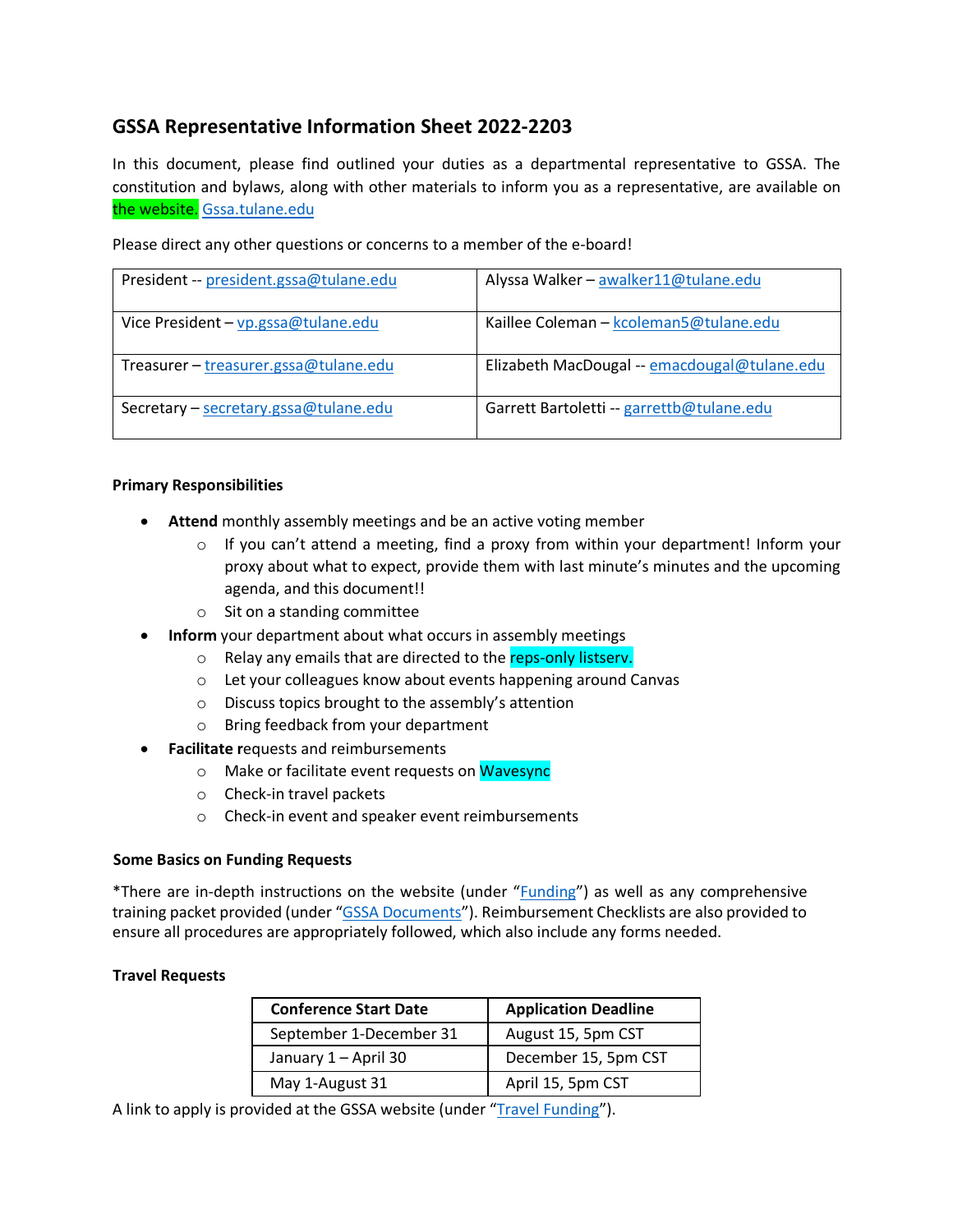- \$500 per student per year; or \$250 per student per semester
- Reimbursement only covers registration and transportation expenses.
- Travel grants are rarely funded in full. Most students receive 50-80% of requested funds. Grants are allocated based on the number of students who apply.
- Students need original receipts, valid proof of attendance, valid proof of presentation, valid airline travel proof.

## **Travel Reimbursements**

- A digital PDF must be sent from the representative to the GSSA treasurer no later than 2 weeks after the conference or presentation date.
	- 1. The student collects the materials according to the directions on the GSSA website (under "Travel Funding"), and sends their reimbursement packet as a single PDF document to their representative.
	- 2. The representative checks the reimbursement document is completed, signs the document, and then forwards it to the GSSA treasurer.
- It may take up to **8 weeks to process checks**. Checks are available at OGPS office or mailed to the recipient if requested. \*\*Since the pandemic, most reimbursements have switched to direct deposits\*\*
- Items can only be reimbursed to the person who paid for them.

## **Event Requests**

- Departments can apply individually or jointly (contact the treasurer for joint events).
- Less than \$300 requires an application and a representative to present to the assembly.
- Greater than \$300 requires an application, an itemized budget emailed to the treasurer and a representative to present to the assembly.
- Events must be approved on Wavesync **3 weeks before the event** and the online event request must be in at least **4 days before** the GSSA meeting preceding the event.
- GSSA CANNOT reimburse an individual student for alcohol purchases.
- Event Requests can be purchased by an individual student in the department (for individual reimbursement), or purchased using a department purchase card (for IT department reimbursement).
- It is recommended that departments submit all or most event requests at the start of each semester.

## **Event Reimbursements**

- A digital PDF must be sent from the representative to the GSSA treasurer no later than 2 weeks after the event date.
	- 1. The student collects the materials according to the directions on the GSSA website (under "Event Funding"), and sends their reimbursement packet as a single PDF document to their representative.
	- 2. The representative checks the reimbursement document is completed, signs the document, and then forwards it to the GSSA treasurer.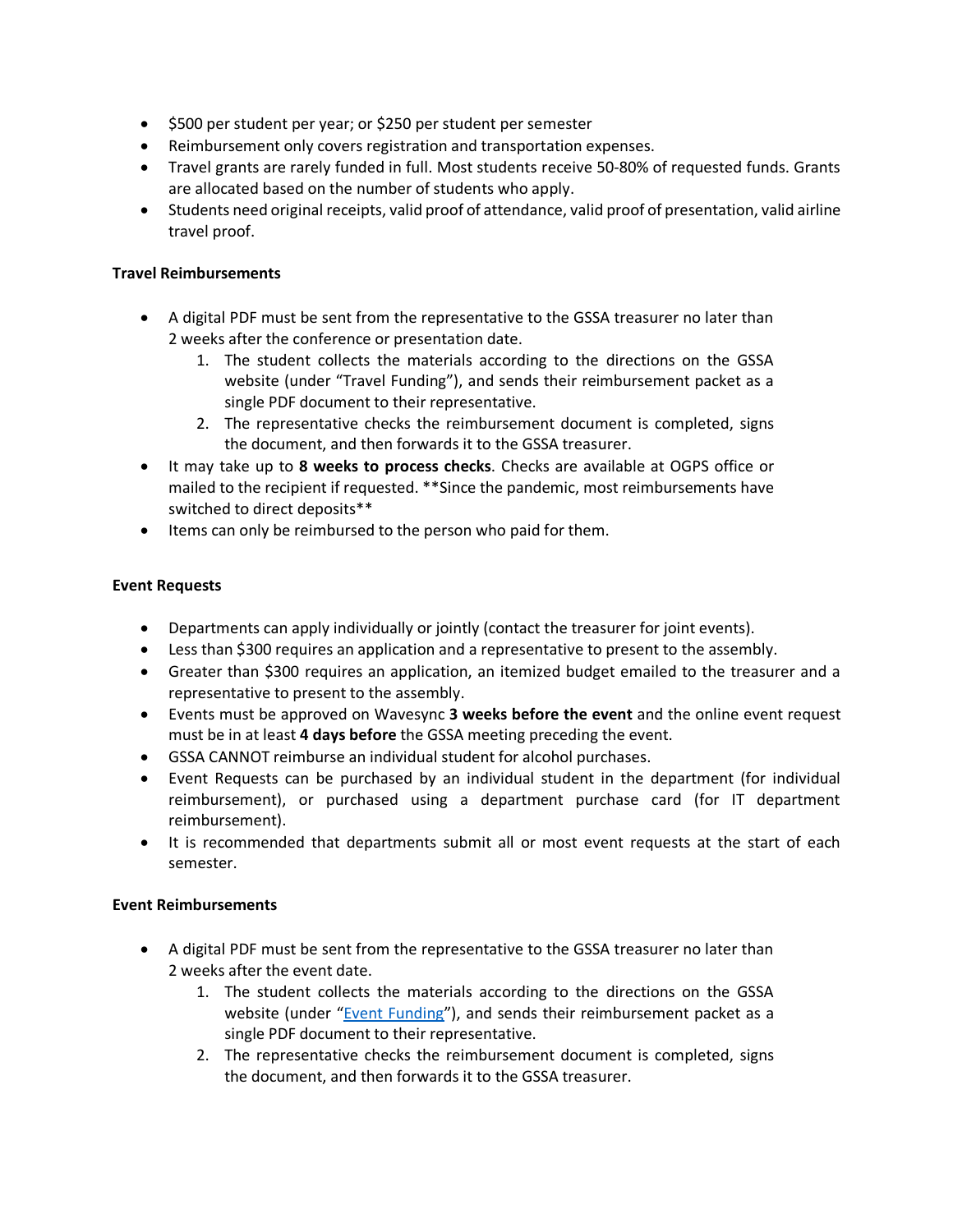- It may take up to **8 weeks to process checks**. Checks are available at OGPS office or mailed to the recipient if requested. \*\*Since the pandemic, most reimbursements have switched to direct deposits\*\*
- Items can only be reimbursed to the person who paid for them.

## **Speaker Requests**

- One per department per semester
- Coordinate with the GSSA treasurer as early as possible (8+ weeks).
- The event needs to be requested (and approved) through Wavesync 6 or more weeks ahead of the speaker date.
- Requests must be submitted for the assembly's vote four days before the GSSA meeting prior to the speaker event, but we recommend 6 weeks in advance.
- GSSA Allowances:
	- $\circ$  Honorarium: up to \$350. Exceptions can be made at the discretion of the GSSA Assembly
	- o Travel: up to \$500 airfare
	- $\circ$  Lodging: up to \$100 per diem maximum 2 nights
	- $\circ$  Please note that a 30% tax applies to international speakers unless their country has a tax treaty with the US.
- There are separate processes for US citizens (or permanent residents) and foreign nationals residing in the US or Internationally. See the website for details.

## **Speaker Reimbursements**

- To be reimbursed for honorarium, after the contract and W-9 have been filled out by the speaker, submit a request to the GSSA Treasurer to complete the online payment form on Wavesync.
- Travel or lodging for a speaker must be done with and IT form and proof of travel/lodging. This is also done on Wavesync. Submit a request to the GSSA treasurer.

**If you have specific questions that are not covered here, please see the website gssa.tulane.edu. There is also a comprehensive training packet on the website under GSSA documents that breaks this down even further.**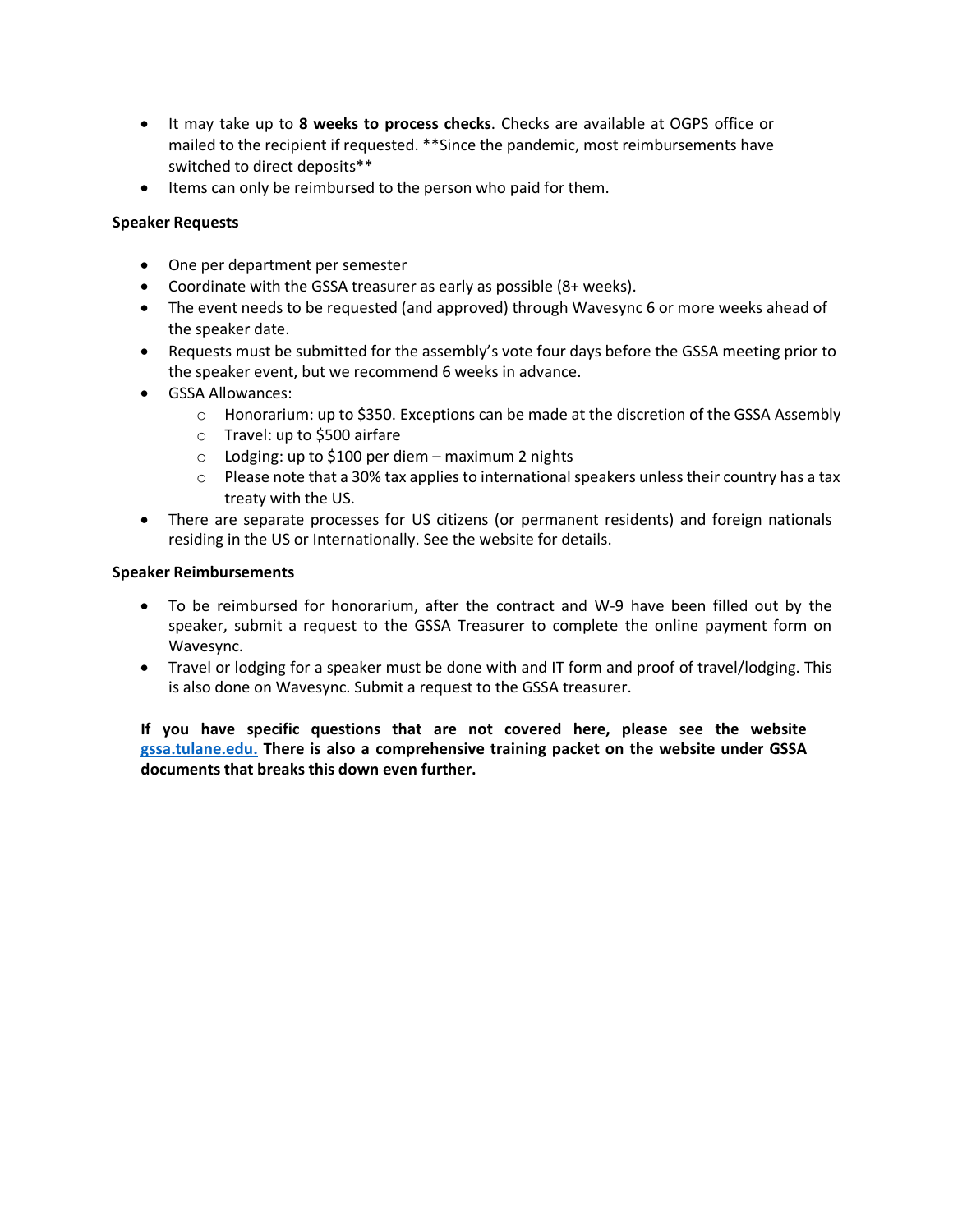| <b>Action</b>                                        | <b>What to Say</b>                                                              | Can                   | Need a      | Can be        | Can be       | <b>Votes</b>      |
|------------------------------------------------------|---------------------------------------------------------------------------------|-----------------------|-------------|---------------|--------------|-------------------|
|                                                      |                                                                                 | interrupt<br>speaker? | second<br>? | debated<br>?  | amended<br>? | needed            |
| Introduce<br>main motion                             | "I move to"                                                                     | <b>No</b>             | Yes         | Yes           | Yes          | Majorit<br>y      |
| Amend a<br>motion                                    | "I move to<br>amend the<br>motion<br>by" (add<br>or strike<br>words or<br>both) | <b>No</b>             | Yes         | Yes           | Yes          | Majorit<br>y      |
| Move item<br>to<br>committee                         | "I move<br>that we<br>refer the<br>matter to<br>committee."                     | <b>No</b>             | Yes         | Yes           | No           | Majorit<br>y      |
| Postpone<br>item                                     | "I move to<br>postpone<br>the<br>matter<br>until"                               | <b>No</b>             | Yes         | Yes           | <b>No</b>    | Majorit<br>y      |
| End debate                                           | "I move the<br>previous<br>question."                                           | <b>No</b>             | Yes         | Yes           | <b>No</b>    | Majorit<br>y      |
| Object to<br>procedure                               | "Point of<br>order."                                                            | Yes                   | No          | No            | No           | Chair<br>decision |
| Adjourn<br>the<br>meeting                            | "I move to<br>adjourn the<br>meeting."                                          | No                    | Yes         | No            | No           | Majorit<br>y      |
| Request<br>informatio<br>n                           | "Point of<br>information.<br>$\boldsymbol{\eta}$                                | Yes                   | No          | $\mathsf{No}$ | No           | No vote           |
| Overrule<br>the<br>chair's<br>ruling                 | "I move to<br>overrule the<br>chair's<br>ruling."                               | Yes                   | Yes         | Yes           | No           | Majorit<br>y      |
| Enforce<br>the rules<br>or<br>point out<br>incorrect | "Point of<br>order."                                                            | Yes                   | No          | No            | No           | No vote           |

**Roberts Rules of Order Cheat Sheet {for General Assembly Meetings}**